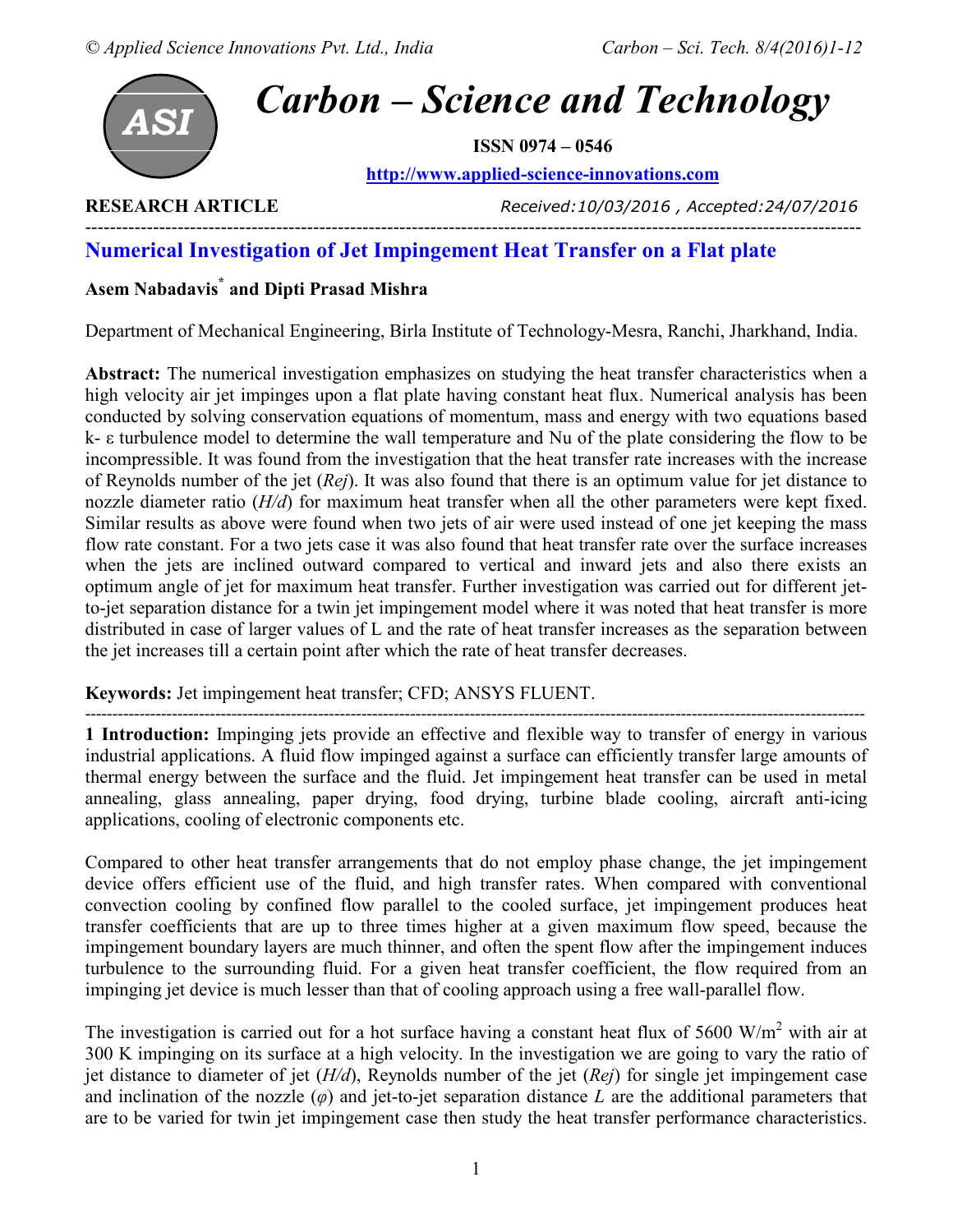The mass flow rate in both the cases will be kept as constant. From the investigation, we are going to predict the optimum value of the varying parameters for maximum heat transfer.

**2. Literature Review:** Significant experimental and numerical work has been done by several researchers to analyse the heat transfer characteristics on a surface by Jet impingement technique (JIT). Experimental study by Katti and Prabhu **[1]** focussed on the heat transfer enhancement from a flat surface with axisymmetric detached rib-rougheners due to normal impingement of circular air jet. Effect of rib width, rib height, pitch between the ribs, location of the first rib from the stagnation point and clearance under the rib on the local heat transfer distribution was studied. They concluded that there is a continuous enhancement in Nusselt numbers from stagnation point till the first detached rib. It may be due to fluid accelerations created in the stagnation region by the clearance under the first rib. This result is supported by lower wall static pressure under the rib, compared with smooth surface. Sagot et al. **[2]** experimentally investigated gas-to-wall heat transfer configuration for a round air jet impinging on a circular flat plate experimentally. These experimental measurements are compared with the results of a numerical CFD modelling to derive an average Nusselt number correlation in the jet Reynolds number range  $10000 \leq Rej \leq 30000$  and for various geometrical parameters  $3 \leq R/D \leq 10$  and  $2 \leq H/D \leq 6$ . Another experimental investigation was carried out by Sagot et al. **[3]** on the effects of axisymmetric lathe-worked grooves on the impinging jet-to-wall heat transfer, under constant wall temperature conditions. They obtained heat transfer enhancements up to 81% for square cross-section grooves as compared with the smooth plate at  $R/D = 2$ , a jet Reynolds number  $Rej = 23000$ . Bu et al. [4] experimentally investigated of the heat transfer characteristics of jet impingement on a variablecurvature concave surface in a wing leading edge was conducted for aircraft anti-icing applications. They concluded that decreasing curvature radius and increasing jet impingement angle can both enhance jet impingement heat transfer performance at the stagnation point. Fenot et al **[5]** investigated using A technique based on infrared thermography is used to determine the convective heat transfer on a flat plate on which either a single circular air jet or a row of jets impinged. They varied jet injection temperature, Reynolds number of jet, spacing between adjacent jet, and the distance between the flat plate and jets orifices. For all the cases, two configurations were investigated, one with semiconfinement and the other without semi-confinement. They found that the influence of confinement on heat transfer coefficient is weak, but it has a great impact on effectiveness.

Angioletti et al. **[6]** numerically studied by CFD turbulent modelling of heat transfer by initially laminar and transitional submerged, unconfined gaseous jet impingement on a plane target and additionally interpreted with the help of associated measurements. These measurements were validated experimentally using particle image velocimetry (PIV). Three turbulence models viz. *k-ε* Re-Normalized Group (RNG), *k–ω* Shear Stress Transport (SST) and the Reynolds Stress Model (RSM) have been enforced in the present paper, and complete velocity maps and local Nu distributions are presented and compared to the averaged or instantaneous experimental flow field and heat transfer data, verifying on the relative merits of the adopted models. They found that *k–ω* SST turbulence model was more reliable for the configurations, at the lower Reynolds number but for the higher Reynolds number, the comparison with the experimental data was improved by using *k–ε* RNG or RSM turbulence models when simulating the flow field, although all models where highly inadequate in the heat exchange valuation. Zuckerman and Lior **[7]** numerically investigated the heat transfer on a cylindrical surface exposed to radial impinging slot using v2f turbulence model against a published test data. The investigation yielded a correlation which can predict heat transfer on a cylindrical target over a range of parametric variables. Numerical investigation carried out by de Lima et al. **[8]** studied the important parameters to build a correlation that represents the compressible flow with heat transfer in internal concave curved surfaces of the aircraft wing leading edge were identified using a dimensional analysis. A functional relation was deduced so that it can be used to carry on all parameters that influence the heat transfer in impingement jets on inner surface of the aircraft wing leading edge. Afroz and Sharif **[9]**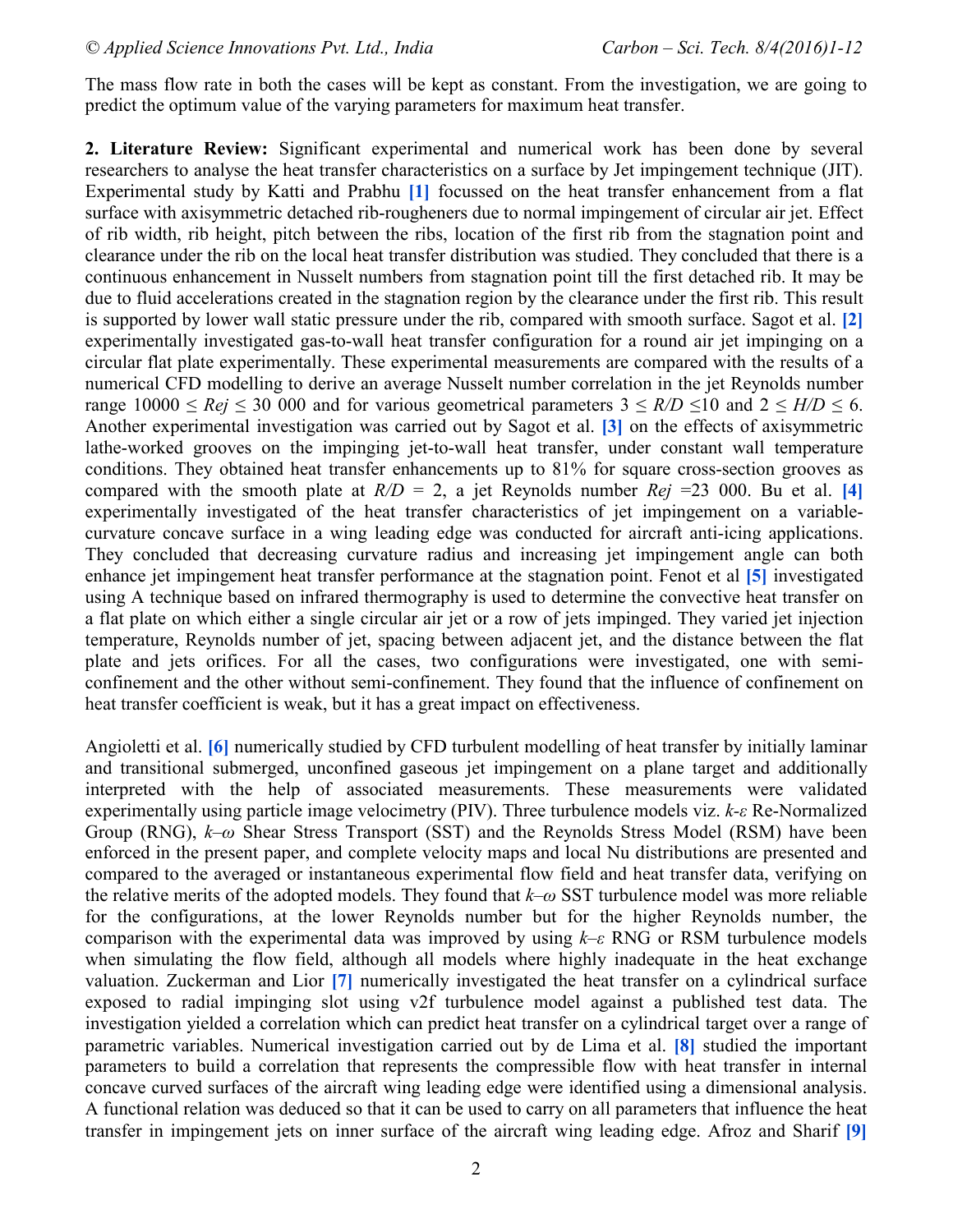numerically studied the heat transfer from an isothermally heated flat surface due to two-dimensional turbulent twin oblique confined slot-jet impingement was studied numerically using the ANSYS FLUENT. The flow and thermal fields for a normal confined slot-jet impingement are investigated using the RNG *k-ε* model and the SST *k-ω* model, and their performance was evaluated against experimental data for  $Re_j = 23{,}000$  to 50,000, jet-to-jet separation distance ( $L = 0$ , 2, and 4) and the jet exit to the target plate distance ( $H = 2.6$ , 4, and 6). They found that, for jet to jet separation distance  $L = 2$ , the local Nusselt number distribution at any combination of  $\varphi$ ,  $Re_j$ , and  $H$ , starts with a low value at the symmetry plane goes through a minimum and then a peak around the impingement location and then decreases monotonically. The peak value of the local Nusselt number decreases slightly and its location moves downstream slightly with the decrease of *φ*.

**3. Mathematical Formulation:** The computational investigation is carried out for a jet with a nozzle diameter d which impinges on the target surface having a diameter *D*. The nozzle distance from the target surface is *H*. The computational domain has a diameter of  $D_{CD}$  and a height of  $H_{CD}$  as shown in the Figure (2). The flow field in the domain is computed using two-dimensional axis-symmetry incompressible Navier–Stokes equations with a two-equation *k–ε* turbulence model along with the energy equation. The two equation based *k–ε* turbulence model is used as it is more reliable at higher Reynolds number for simulation of flow field (Angioletti et al. [5]). Air at temperature 300K is the fluid used for simulation process and the Reynolds number of the jet (*Re<sub>j</sub>*) is taken as 20000 and range is *H/d* is  $3 \leq H/d \leq 35$  for both single jet and twin jet. As the air density varies with temperature, the density of air has been computed according the ideal gas law.

**3.1 Governing Equations:** The governing equations for the above analysis can be written as: Continuity equation:

$$
\frac{\partial}{\partial x_i}(\rho U_i) = 0 \tag{1}
$$

Momentum Equation:

$$
\frac{D(\rho U_i)}{Dt} = \frac{\partial p}{\partial x_i} + \frac{\partial}{\partial x_j} \left[ \mu \left( \frac{\partial U_i}{\partial x_j} + \frac{\partial U_j}{\partial x} \right) - \rho \overline{u_i u_j} \right]
$$
(2)

where *p* is the modified pressure  $(p + 2p/k/3)$  and *p* is the fluid density.

$$
\frac{p}{\rho} = RT \tag{3}
$$

where *R* is the characteristic gas constant =  $0.287$  kJ/kg K at 300 K.

Energy equation:

$$
\frac{D(\rho T)}{Dt} = \frac{\partial}{\partial x_j} \left[ \left( \frac{\mu}{Pr} + \frac{\mu}{Pr_t} \right) \frac{\partial T}{\partial x_i} \right]
$$
(4)

The density  $\rho$  is taken to be a function of temperature according to ideal gas law as per Equation (3), while dynamic viscosity  $\mu$  and thermal conductivity are kept constant.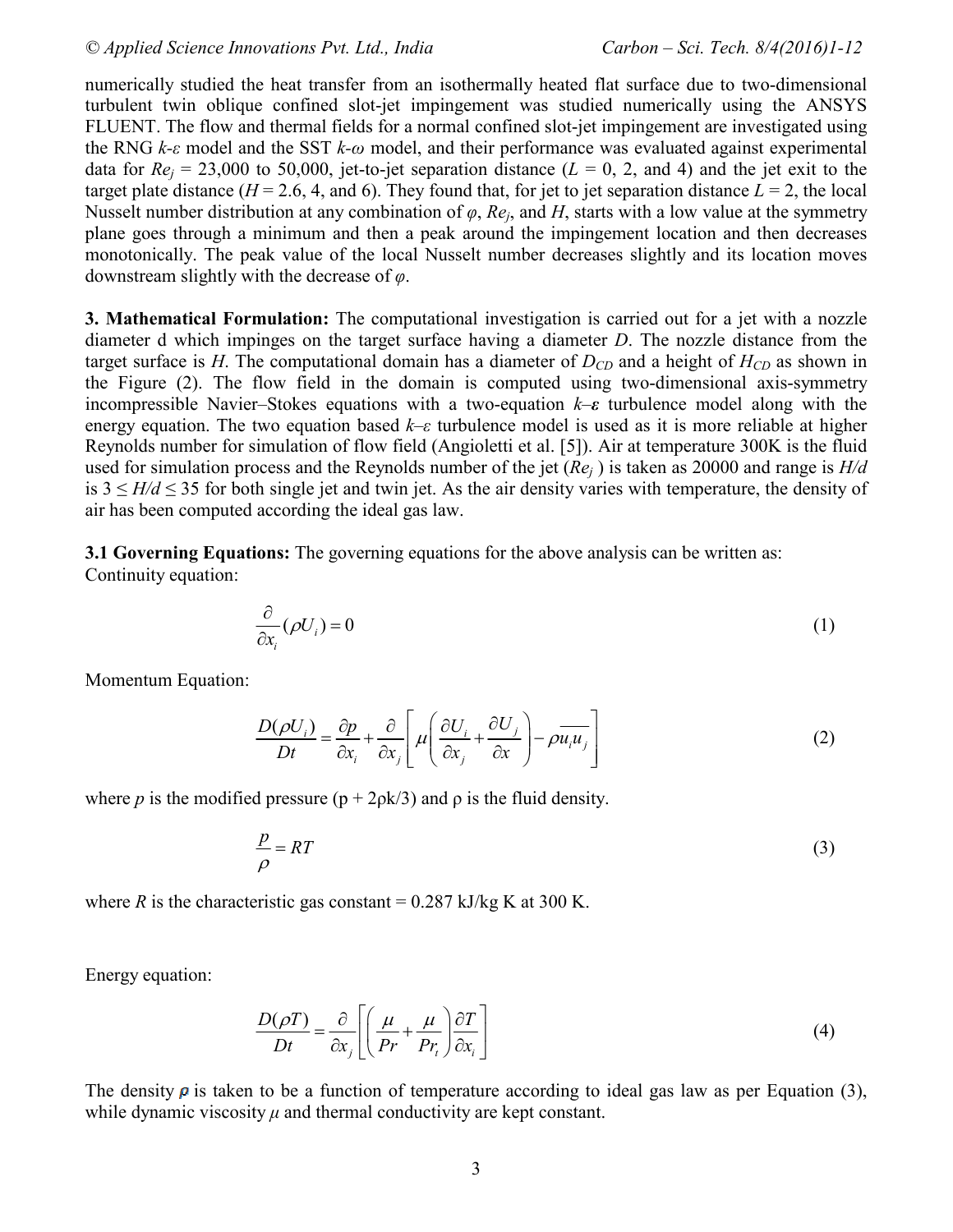*© Applied Science Innovations Pvt. Ltd., India Carbon – Sci. Tech. 8/4(2016)1-12*

*k–ε* model:

Turbulence kinetic energy:

$$
\frac{D(\rho k)}{Dt} = D_k + \rho P - \rho \varepsilon
$$
\n(5)

Rate of dissipation of *k* :

$$
\frac{D(\rho \varepsilon)}{Dt} = D_{\varepsilon} + C_{1\varepsilon} \rho P \frac{\varepsilon}{k} - C_{2\varepsilon} \rho \frac{\varepsilon^2}{k}
$$
 (6)

$$
\overline{u_i u_j} = \frac{2}{3} k \delta_{ij} - v_t \left( \frac{\partial U_i}{\partial x_j} + \frac{\partial U_j}{\partial x_i} \right), v_t = 0.09 \frac{k^2}{\varepsilon}
$$
\n<sup>(7)</sup>

$$
D_{\phi} = \frac{\partial}{\partial x_i} \left[ \left( \mu + \frac{\mu_t}{\sigma_{\phi}} \right) \frac{\partial \phi}{\partial x_j} \right]
$$
 (8)

$$
P = -\overline{u_i u_j} \frac{\partial U_i}{\partial x_j} \tag{9}
$$

where  $\sigma_k$  and  $\sigma_{\Box}$  are Prandtl numbers for *k* and *ε*.

The constants used in the above k–ε equations are:

$$
C_{1\varepsilon} = 1.44
$$
;  $C_{2\varepsilon} = 1.92$ ;  $\sigma_k = 1.0$ ;  $\sigma_{\varepsilon} = 1.3$ ,  $Pr_t = 1$ .

**3.2 Boundary Conditions:** The boundary conditions have been shown in Figure (1) and Figure (2) for twin jet and a single jet impingement respectively. The target surface has been given a constant heat flux of  $5600 \text{ W/m}^2$ . In case of single jet, axis-symmetric boundary condition has been used whereas in case of twin jet a 3D model has been employed. Velocity inlet has been given at the nozzle exit which gives high velocity air impinging at the flat surface and the surface that is to be impinged by the jet is taken as a wall. The diameter of the jets in twin jet system has been set such that the mass flow rate of air will be the same so that a comparison between the single jet system and the twin jet system could be done. The domain limit has been treated as pressure outlet at atmospheric pressure.

$$
p = p_a \tag{10}
$$

In CFD simulation, the value of  $p_a$  has been taken as zero (0) as the absolute value of pressure is not important in case of an incompressible flow. The velocity at the outlet will be computed from the local pressure field so as to satisfy continuity, but all other scalar variables such as k and ε are computed from the zero-gradient condition. At the inlet, the turbulent intensity has been set to 2 percent and the turbulent viscosity ratio as 5 with the velocity known. And the backflow turbulent intensity at all the pressure outlet has been set to 5 percent but if there are no backflow at the pressure outlet then the value of *k* and *ε* are computed from the zero gradient condition at the particular point.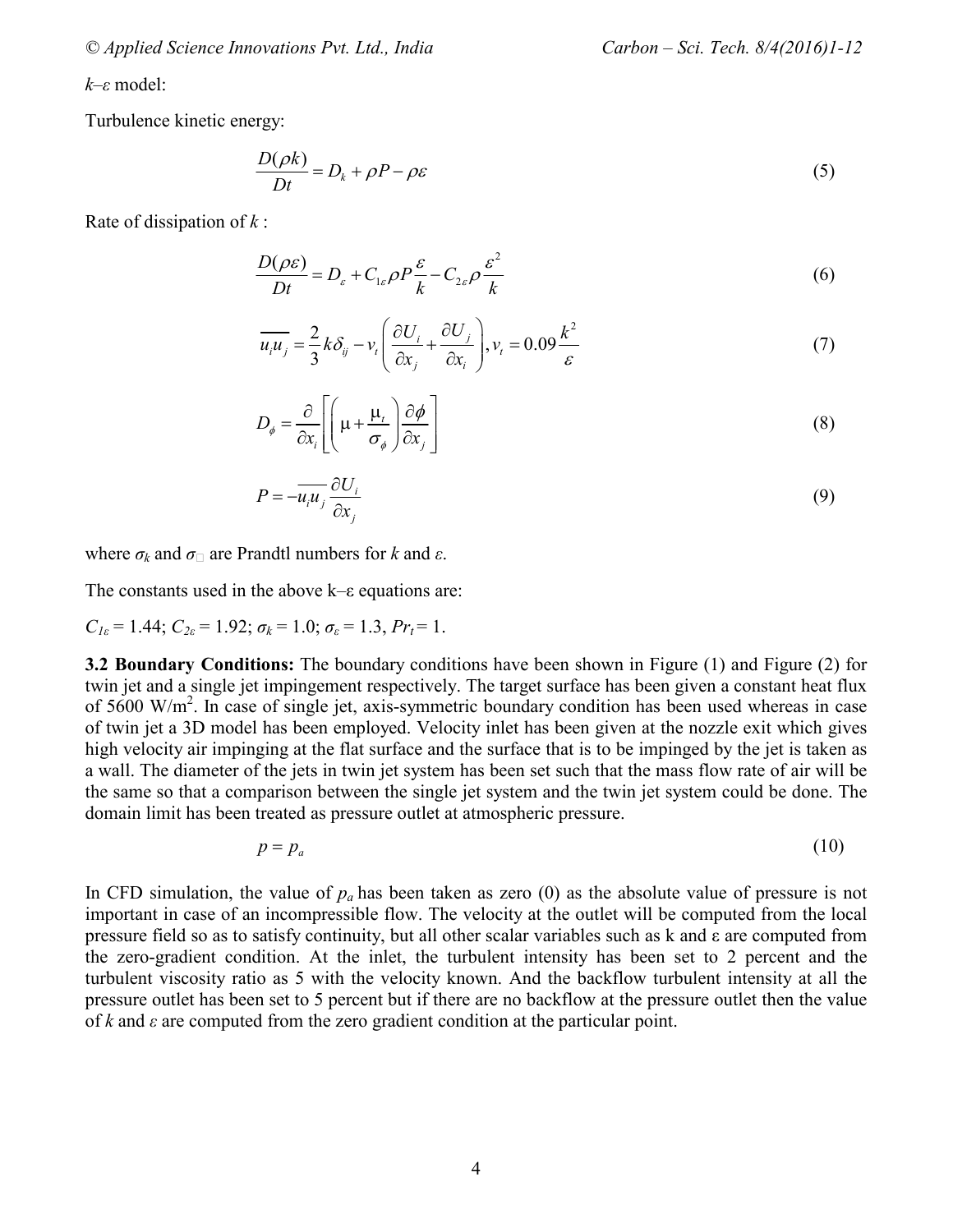

Figure (1): Computational domain of Twin Jet Impingement case.



Figure (2): Computational domain of Single Jet Impingement case.

**3.3 Computation of Heat Transfer and Flow Parameters:** The heat transfer and flow parameters are computed as given in Bu et al. **[4]** 

Local convective heat transfer coefficient,

$$
h_r = \frac{q}{T_{wr} - T_{in}}\tag{11}
$$

where  $q$  is the heat flux on the flat plate;  $T_{wx}$  and  $T_{in}$  are the local temperature on the plate surface and inlet temperature of supplied air respectively.

Local Nusselt number,

$$
Nu_r = \frac{h_r d}{k_{air}}\tag{12}
$$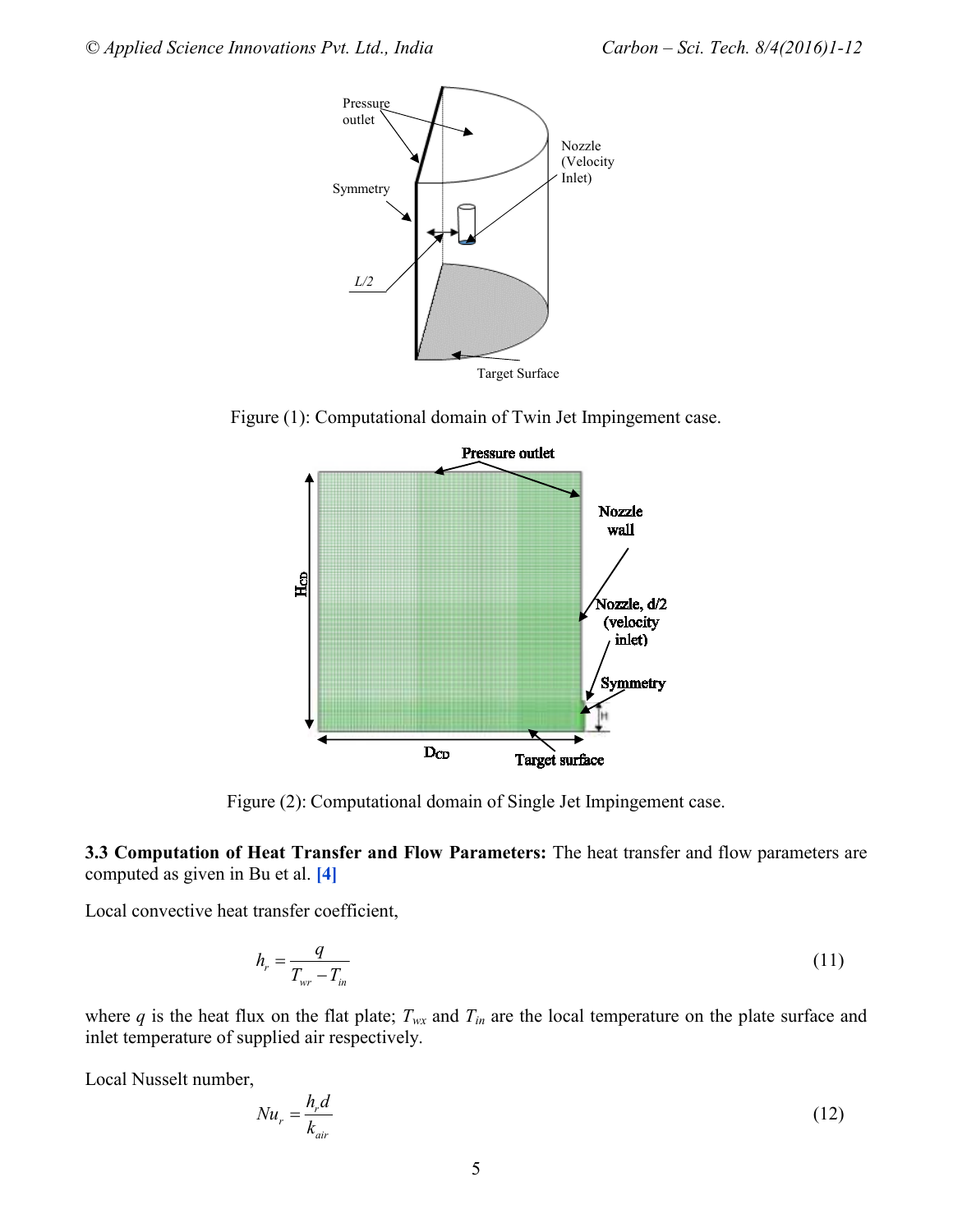where *d* is the diameter of nozzle and *kair* is thermal conductivity of air.t *Re<sup>j</sup>*

The jet Reynolds number,

$$
Re_j = \frac{4G_m \times d}{\rho N \pi d^2 \left(\frac{\mu}{\rho}\right)} = \frac{4G_m}{N \pi d \mu}
$$
\n(13)

$$
G_m = \rho \cdot \frac{\pi d^2}{4} v_m \tag{14}
$$

where  $G_m$  is mass flow rate of air and N is the number of jets,  $\rho$  is the density of air,  $\mu$  is the viscosity of air and  $v_{in}$  is the velocity at inlet.

**4 Numerical Procedure:** Three-dimensional equations (two dimensional axis-symmetric for single jet) of mass, momentum, energy and turbulence have been solved, in case of multiple jet system, by the algebraic multigrid solver of Fluent 14 by using proper boundary conditions. A first order upwind scheme was considered for momentum, energy as well as turbulent discretized equations. For pressurevelocity coupling, SIMPLE (semi-implicit method for pressure-linked equation) algorithm was used for better convergence. Convergence of the discretized equations were said to have been achieved when all the residuals were below  $10^{-3}$  for *u, v, w, p, k and*  $\Box$  whereas for energy the residual level was fixed at  $10^{-6}$ .

#### **5 Results and Discussion:**

**5.1 Single Jet:** For a single jet system, a two dimensional axi-symmetric model was chosen and a grid test was performed first to select the suitable grid size of the model to be simulated so that we will achieve higher order of accuracy. After the grid test simulations were done to get an optimum value for *H/d* to get maximum heat transfer. And at the end, the heat transfer characteristics were studied by varying the Reynolds number of the jet (*Rej*).



Figure (3): Grid test for single jet at  $Re_{\tau}$ =20000,  $H/d$ =4.5.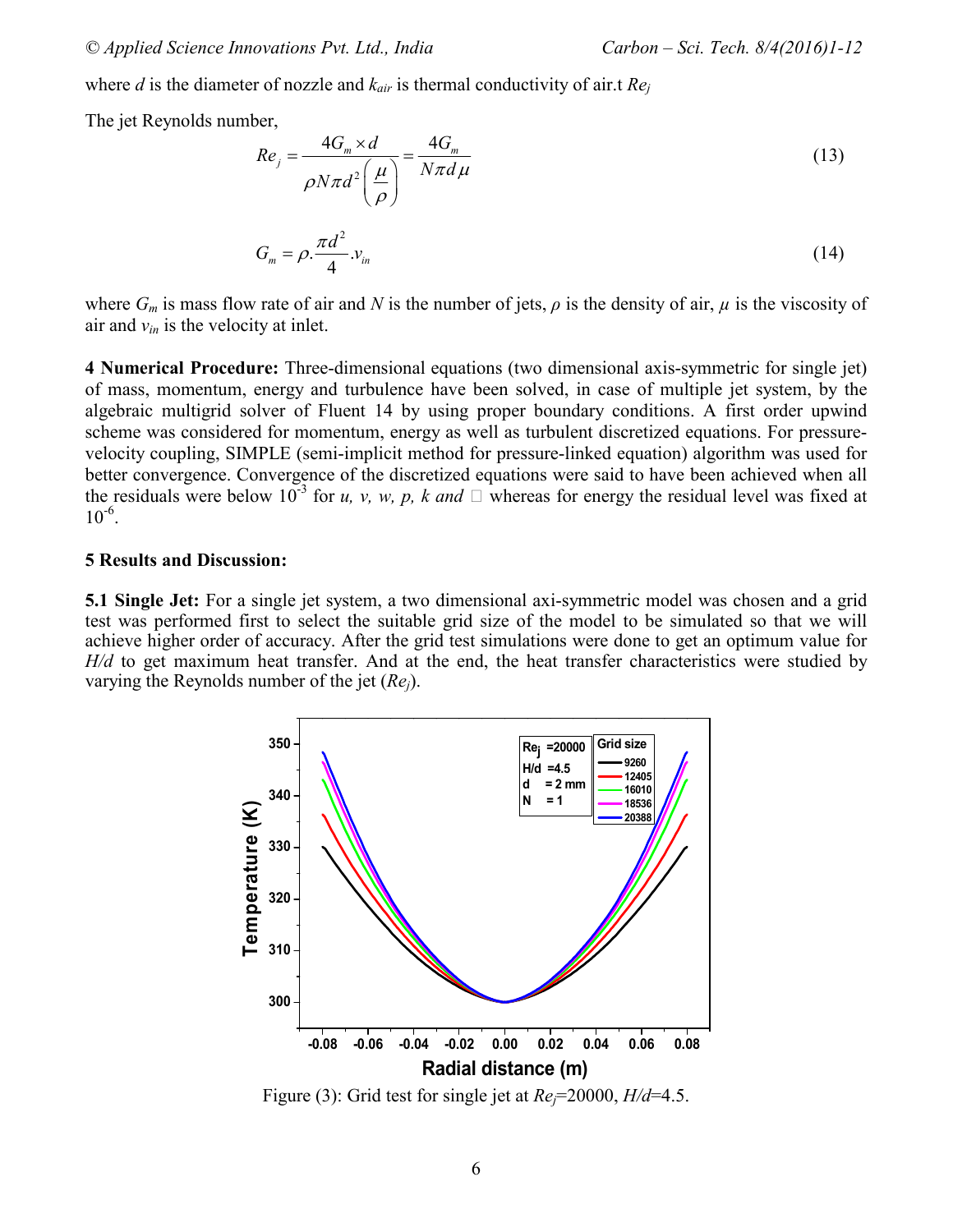**5.1.1 Grid Test:** The meshing in the model was done in such a manner that the mesh was finer near the axis and wall whereas the meshes becomes coarser as we move towards the outlet. It was observed that the difference in radial temperature of plate decreases as the number of grid size increases. It was found that as the number of grids changed from 18536 to 20388 the radial temperature distribution of the plate does not vary significantly. So we have taken nearly 20000 grids to perform all the computations. However when we changed the geometry, we perform the grid test again when we report any results.

**5.1.2 Variation of** *H***/d**: To see the effect of *H*/d on the heat transfer characteristics of jet impingement heat transfer simulations on different values of *H/d* were conducted and their characteristics were studied to predict the optimum value of *H/d* for maximum heat transfer. Observing the graphs from Figure (4), it can be concluded that the temperature of the plate does not change much beyond the value of  $H/d = 25$ . The local Nu distribution over the plate shows that the value of Nu for  $H/d = 25$  is low initially compared  $H/d = 19$  at core region, but radial outwards the *Nu* corresponding to  $H/d = 25$  is more dominant. The same is also visualized in Figure (5), where the average Nusselt number was found to be highest for  $H/d = 25$ . When the relative tube-to-surface distance  $H/d$  is smaller than 25, the jet arriving at the impinging surface is not fully developed, and a potential core region exists in front of the target surface. As *H/d* decreases, the distance travelled by the jet decreases, and the shear-driven interaction between the jet and the surrounding air is limited, as a result there is drop of the local Nusselt number in the stagnation region as the jet turbulence level is decreases. For  $H/d > 25$ , the jet is fully developed before it impinges the plate. Under this condition, the target surface is in the downstream zone of the potential core. As the relative tube-to-surface distance increases, the distance between the nozzle and the plate increases, and the momentum and velocity in the jet core zone decreases gradually because of the shear-driven interaction between the jet and the surrounding air, as a result there is decrease of the heat transfer rate in the stagnation region of the plate **[4]**.



Figure (4): Temperature plot for single jet system by varying  $H/d$  at  $Re=20000$  (3 $\leq H/d \leq 30$ ).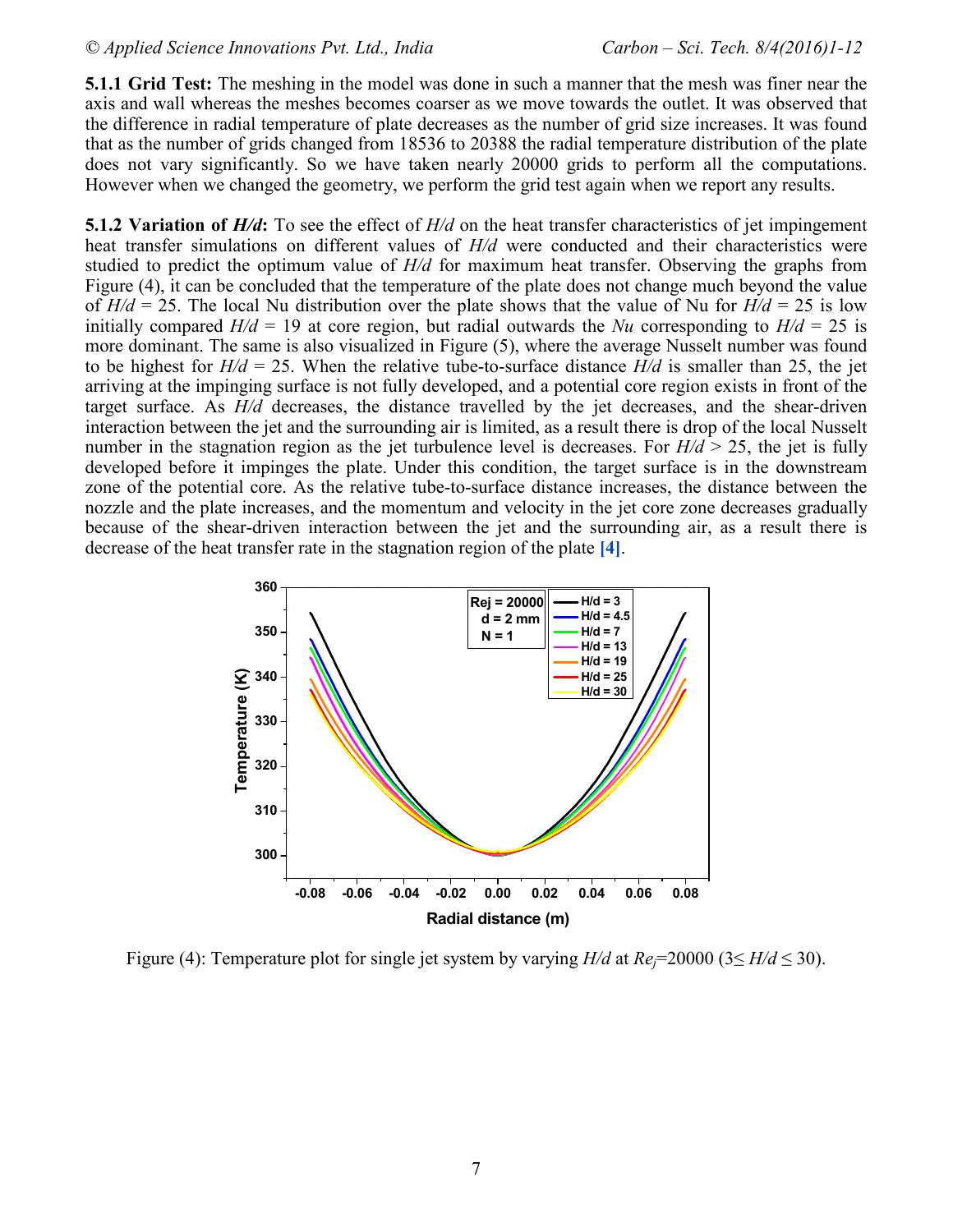

Figure (5): Average Nusselt number (*Nuavg*) plot against *H/d* variation for a single jet system.

**5.1.3 Variation of Rej:** The variation of jet Reynolds number has a direct effect on the heat transfer characteristics. As seen from the Figure (6), the temperature of the surface decreases as *Re<sup>j</sup>* increases which in turn implies that the heat transfer rate rises as we increase  $Re_j$ . This is because when  $Re_j$  is increased the mass flow rate increases which in turn increases the mass of air in contact with the hot surface hence there is more heat transfer in the surface.



Figure (6): Temperature plot for single jet system at *H/d* = 25 for varying *Rej* (from 20000 to 50000).

**5.2 Twin Jet:** For a twin jet impinging model, using a 2D model was not suitable, so 3D model have been employed by giving symmetry condition in the centre of the model. The model was considered in such a manner that the *Gm* (flow rate of air) will be same as in single jet impingement system. So the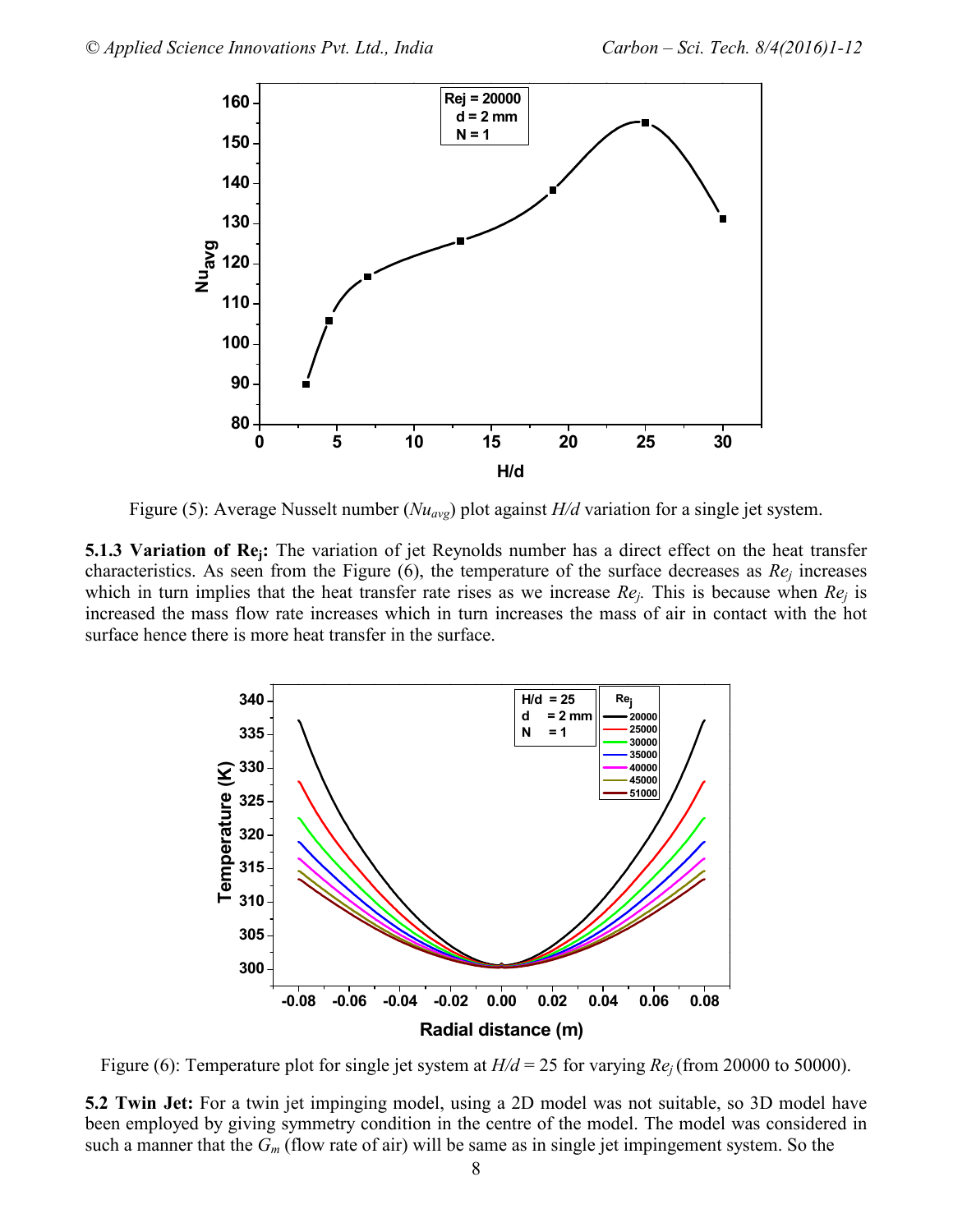

Figure (7): Temperature plot for twin jet system for varying *H/d* at *Rej*=20000

diameter of jet was taken as  $d = 1.414$  mm in case of twin jet system as there will be two jets striking on the target surface. To study the effects of twin jet, test on varying *H/d*, jet impingement angle and jet-tojet distance were performed numerically. The results have been analyzed below.

**5.2.1 Variation of** *H***/d:** The effect of varying *H*/d value in twin jet system will be similar to the effects in single jet system. The only difference is the value of *H/d* may not be same in both the cases. In both cases the heat transfer rate increases as the value of *H/d* increases up to a certain point then it starts decreasing. From the Figure (7) and Figure (8), it is observed that maximum heat transfer occurs at *H/d*=19.



Figure (8): Nusselt number vs. *H/d* plot for twin jet system at *Re*<sup> $=$ </sup>20000.

**5.2.2 Variation of Impingement Angle***, φ***:** Figure (10) shows the way in which the jet impingement angle is varied. For convenience, when the nozzle is inclined towards the symmetry  $\varphi$  is taken to be positive, vertical position as  $\varphi = 0$  and when the nozzle is inclined outwards  $\varphi$  is taken to be negative. The value of  $\varphi$  was varied from 10<sup>°</sup> to -30<sup>°</sup> at  $H/d = 19$ , Re<sub>j</sub> = 20000 and *L* = 8mm.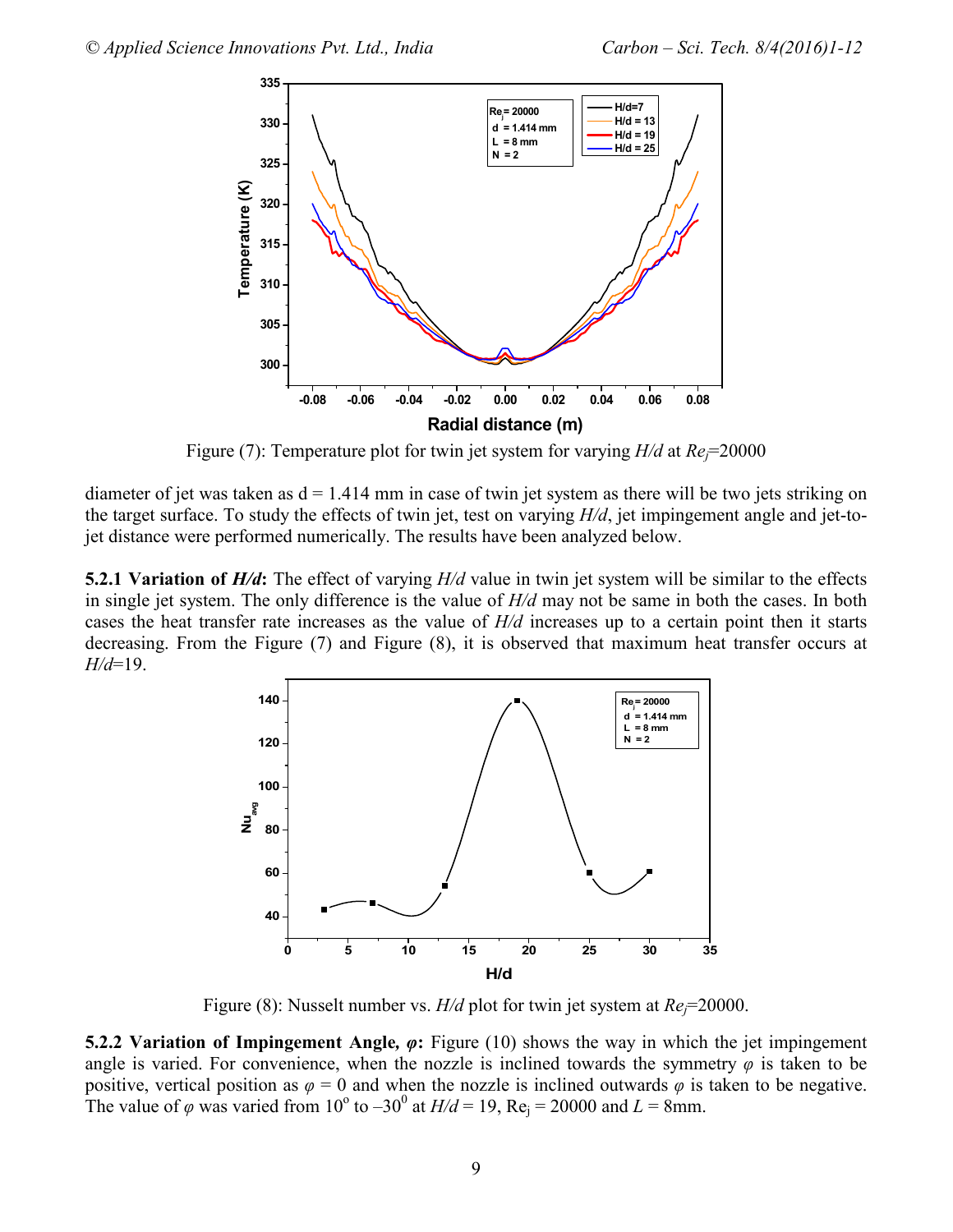

Figure (9): Average Nusselt number plot for varying impingement angle at *H/d* = 19,  $Re_j = 20000$  and  $L = 8$  mm.



Figure (10): Schematic view of jet impingement angle variation.

When positive value of  $\varphi$  was taken, most of the flow was confined between the two jets and flow was getting obstructed. Thus flow does not distribute properly over the plate and the heat transfer is limited only to the central region of the plate. But when negative values of  $\varphi$  were taken the flow is more distributed in the entire area. As flow is more distributed in case of negative *φ*, rate of heat transfer will be higher. This phenomenon can be seen from the graph plotted in Figure (9). If the outward inclination of the jet is too large then the flow does not get enough contact with the plate because most of the flow will get deflected. Since it is difficult to predict which set up will have a higher rate of heat transfer, average Nusselt number has been plotted against *φ*. And from Figure (10), we can predict that somewhere around  $\varphi = -15^{\circ}$ , there is maximum heat transfer.

**5.2.3 Variation of Jet-to-Jet separation distance,** *L***:** The effect on rate of heat transfer on a twin jet system is studied by varying the jet-to-jet distance (*L*) by fixing  $H/d$  at 19 and  $Re<sub>i</sub> = 20000$ . It was observed that the average Nusselt number varies with *L*. At smaller values of *L*, heat transfer is concentrated in the region between the jets. However, at larger values of *L* heat transfer is more distributed. The average heat transfer rate increases as separation between the jets is increased as seen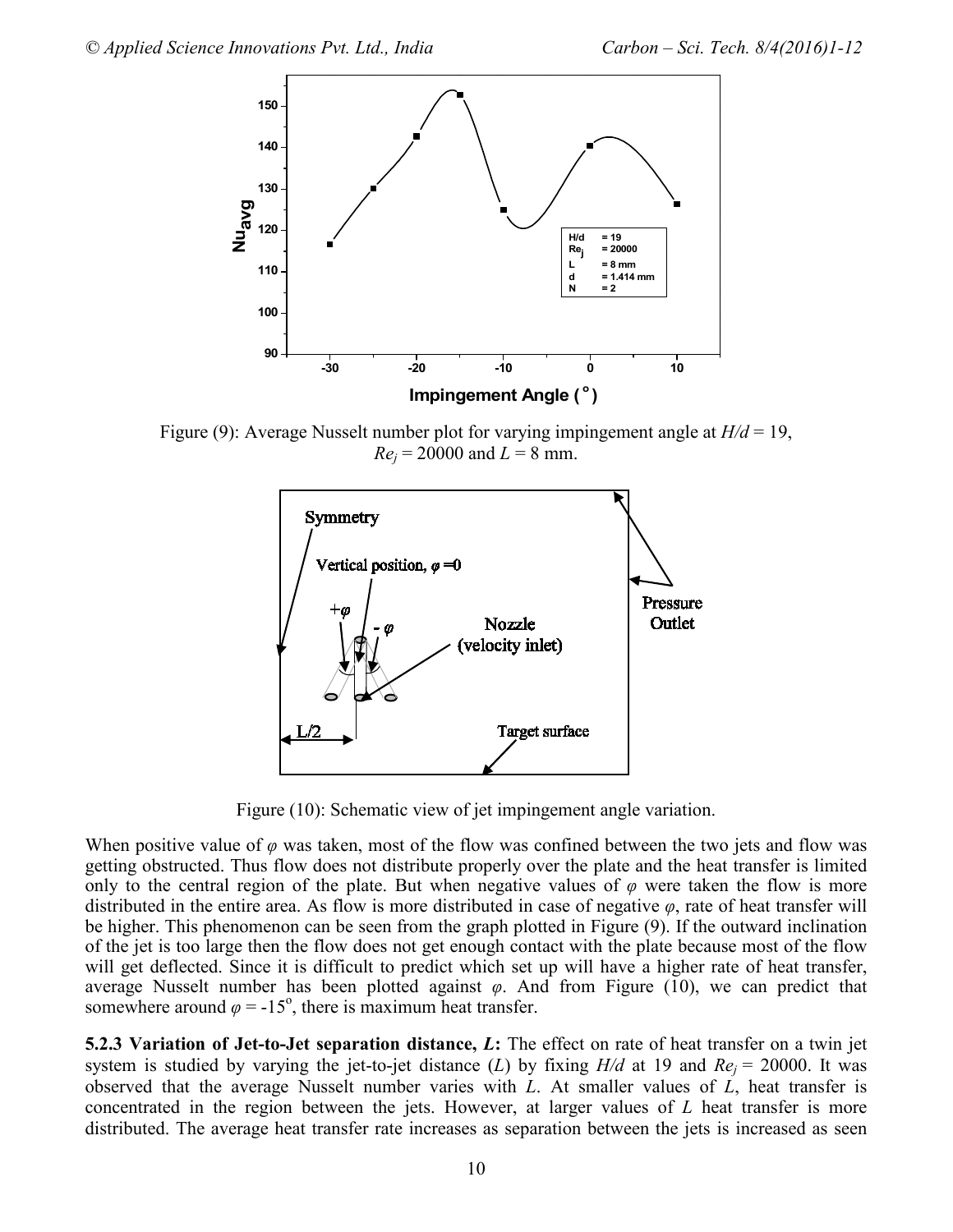from Figure (11) and then after reaching a peak point it drops. In this case the peak of the curve lies at *L*  $= 75$  mm ( $Nu<sub>ang</sub>$  is maximum at  $L = 75$  mm). After reaching the peak, the average heat transfer decreases because the effect of flow in central region of the plate decreases and the heat transfer at central portion is greatly reduced due to this reason. Thus if the separation of the jets are too large then the rate of heat transfer will decrease rather than increase.



Figure (11): Temperature plot at *Re<sup>j</sup>* = 20000, *H/d* = 19 of twin jet system for varying *L.*



Figure (12): Average Nusselt (*Nuavg*) number plot at *Re<sup>j</sup>* = 20000, *H/d* = 19 of twin jet system for varying *L.*

**6 Conclusions:** In the present thesis work, configuration of single jet impingement and twin jet impingement heat transfer have been numerically analyzed using FLUENT 14. Here, a circular plate of diameter 160 mm was taken as the target surface and diameter of jet was taken as  $d = 2$  mm (in case of single jet) and  $d = 1.414$  mm (in case of twin jet) for the analysis.